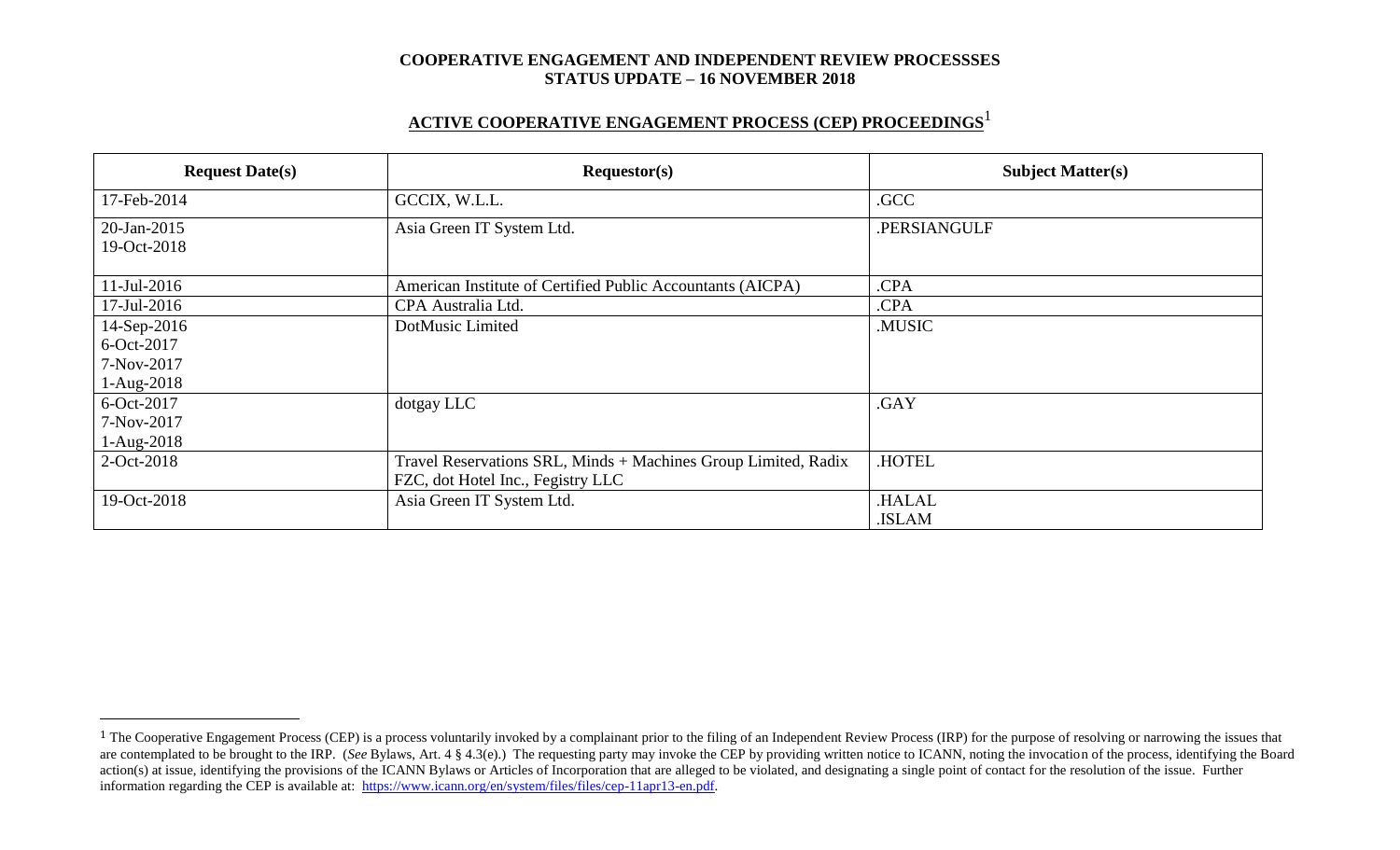# **RECENTLY CLOSED COOPERATIVE ENGAGEMENT PROCESS (CEP) PROCEEDINGS**

 $\overline{a}$ 

| <b>Request Date</b> | <b>Requestor</b>                              | <b>Subject Matter</b> | <b>IRP Filing Deadline</b> |
|---------------------|-----------------------------------------------|-----------------------|----------------------------|
| 18-Jun-2018         | Afilias plc and Afilias Domains No. 3 Limited | WEB                   | 27-Nov-2018                |
| $20$ -Jan-2016      | Donuts Inc. and Foggy Sunset, LLC             | .SPA                  | (Withdrawn)<br>N/A         |

<sup>&</sup>lt;sup>2</sup> The CEP process provides that "[i]f ICANN and the requestor have not agreed to a resolution of the issues upon the conclusion of the cooperative engagement process, or if issues remain for a request for independent review, the requestor's time to file a request for independent review designated in the Bylaws shall be extended for each day of the cooperative engagement process, but in no event, absent mutual written agreement by the parties, shall the extension be for more than fourteen (14) days." (https://www.icann.org/en/system/files/files/cep-11apr13-en.pdf)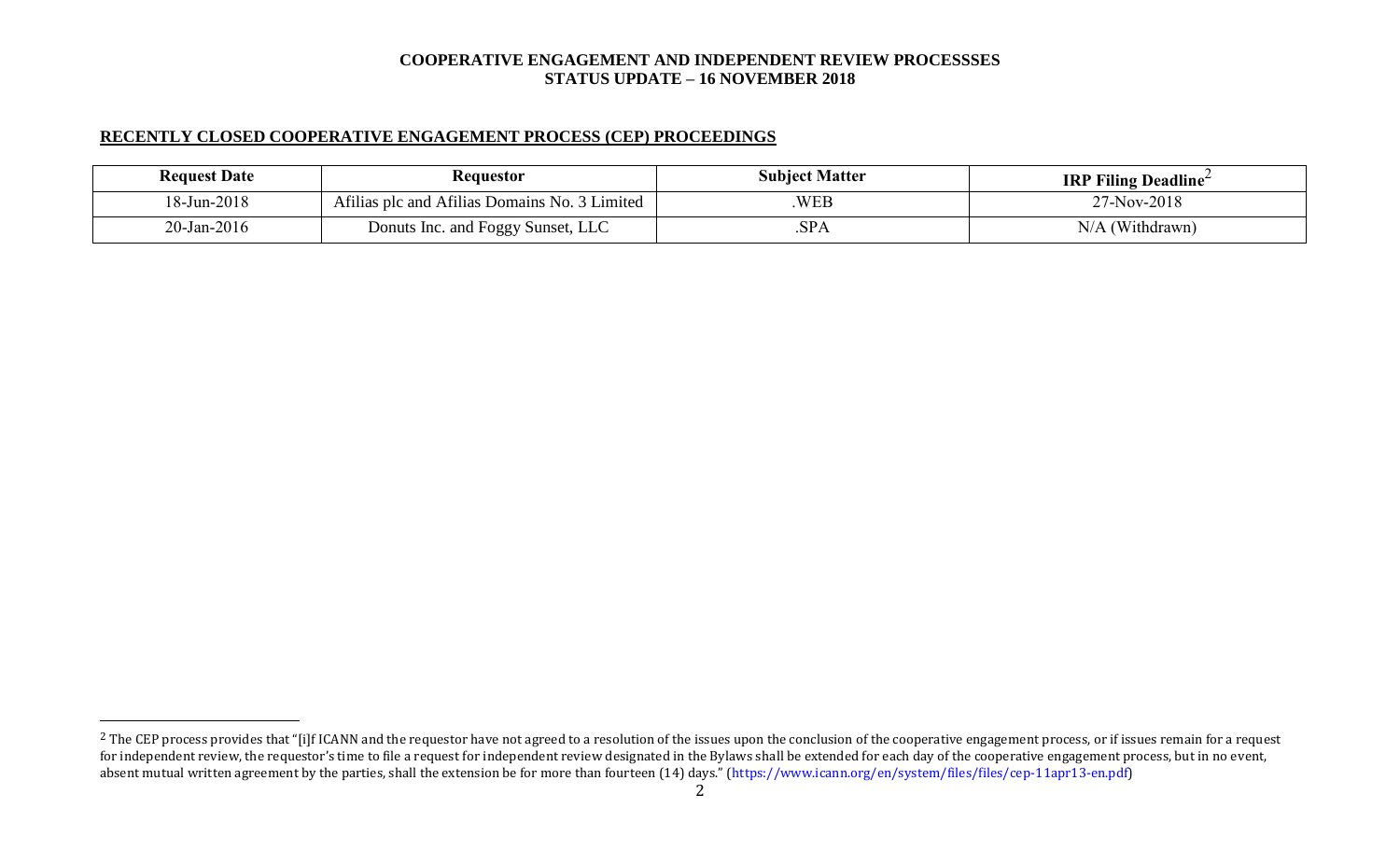# **ACTIVE INDEPENDENT REVIEW PROCESS (IRP) PROCEEDINGS** 3

| Date ICANN               | Date IRP     |           |                       |               |
|--------------------------|--------------|-----------|-----------------------|---------------|
| <b>Received</b>          | Commenced by | Requestor | <b>Subject Matter</b> | <b>Status</b> |
| <b>Notice of IRP</b>     | <b>ICDR</b>  |           |                       |               |
| There are no active IRPs |              |           |                       |               |

l

<sup>&</sup>lt;sup>3</sup> IRP proceedings initiated before 1 October 2016 are subject to the Bylaws in effect before 1 October 2016: The Independent Review Process (IRP) is a process by which any person materially affected by a decision or action by the Board that he or she asserts is inconsistent with the Articles of Incorporation or Bylaws may submit a request for independent review of that decision or action. (See Bylaws, Art. IV, § 3.) In order to be materially affected, the person must suffer injury or harm that is directly and causally connected to the Board's alleged violation of the Bylaws or the Articles of Incorporation, and not as a result of third parties acting in line with the Board's action. Further information regarding the IRP is available at: [https://www.icann.org/resources/pages/mechanisms-2014-03-20-en.](https://www.icann.org/resources/pages/mechanisms-2014-03-20-en)

IRP proceedings initiated on or after 1 October 2016 are subject to the Bylaws in effect as of 1 October 2016: The IRP is intended to hear and resolve Disputes for the following purposes: (i) ensure that ICANN does not exceed the scope of its Mission and otherwise complies with its Articles of Incorporation and Bylaws; (ii) empower the global Internet community and Claimants to enforce compliance with the Articles of Incorporation and Bylaws through meaningful, affordable and accessible expert review of Covered Actions (as defined in § 4.3(b)(i)); (iii) ensure that ICANN is accountable to the global Internet community and Claimants; (iv) address claims that ICANN has failed to enforce its rights under the IANA Naming Function Contract (as defined in Section 16.3(a)); (v) provide a mechanism by which direct customers of the IANA naming functions may seek resolution of PTI (as defined in Section 16.1) service complaints that are not resolved through mediation; (vi) reduce Disputes by creating precedent to guide and inform the Board, Officers (as defined in Section 15.1), Staff members, Supporting Organizations, Advisory Committees, and the global Internet community in connection with policy development and implementation; (vii) secure the accessible, transparent, efficient, consistent, coherent, and just resolution of Disputes; (viii) lead to binding, final resolutions consistent with international arbitration norms that are enforceable in any co with proper jurisdiction; and (ix) provide a mechanism for the resolution of Disputes, as an alternative to legal action in the civil courts of the United States or other jurisdictions. (*See* Bylaws, Art. 4, § 4.3)